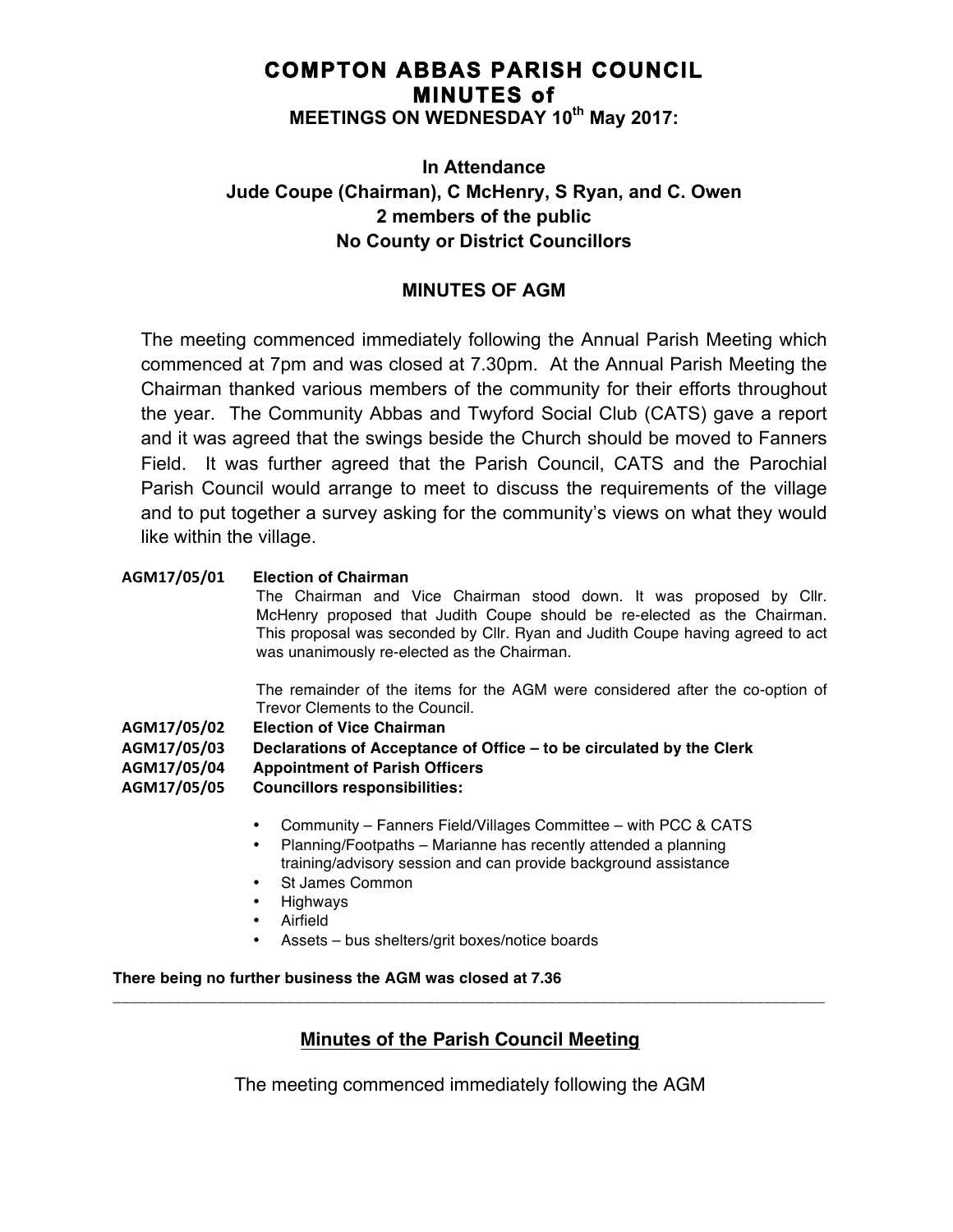### **PUBLIC QUESTIONS.**

There will then be an opportunity before the Council meeting opens for residents to speak on any items on the Agenda or other matters of interest or concern that they wish to bring to the attention of the Parish Council.

| 17/05/01        | Apologises                                                                                                                                                                                                                                                                                                                                                                                                                                                         |
|-----------------|--------------------------------------------------------------------------------------------------------------------------------------------------------------------------------------------------------------------------------------------------------------------------------------------------------------------------------------------------------------------------------------------------------------------------------------------------------------------|
|                 | Apologises were received from Graham Carr-Jones (County Councillor and<br>Catherine Langham (District Councillor)                                                                                                                                                                                                                                                                                                                                                  |
| 17/05/02        | Declarations of Interest                                                                                                                                                                                                                                                                                                                                                                                                                                           |
|                 | There were no declarations of interest.                                                                                                                                                                                                                                                                                                                                                                                                                            |
| 17/05/03        | Approval of Minutes held on 15 <sup>th</sup> March 2017                                                                                                                                                                                                                                                                                                                                                                                                            |
|                 | The minutes had been circulated to the Councillors and were unanimously                                                                                                                                                                                                                                                                                                                                                                                            |
|                 | approved and signed by the Chairman.                                                                                                                                                                                                                                                                                                                                                                                                                               |
| 17/05/04        | Matters arising from previous minutes                                                                                                                                                                                                                                                                                                                                                                                                                              |
|                 | There were no matters arising from the previous minutes.                                                                                                                                                                                                                                                                                                                                                                                                           |
| <i>17/05/05</i> | Vacancies - co-option                                                                                                                                                                                                                                                                                                                                                                                                                                              |
|                 | The Chairman proposed that Trevor Clements should be co-opted to the Council<br>and the Parish Council unanimously agreed to his election. Colin McHenry was<br>unanimously elected to be the Vice Chairman. The following Councillors accepted<br>the following responsibilities:                                                                                                                                                                                 |
|                 | Community - Fanners Field/Villages Committee - with PCC & CATS - Jude<br>$\bullet$<br>Coupe and Caroline Owen<br>Planning/Footpaths - Trevor Clements<br>$\bullet$<br>St James Common - Sue Ryan<br>$\bullet$<br>Highways - Jude Coupe<br>٠<br>Airfield - Caroline Owen<br>$\bullet$<br>Assets - bus shelters/grit boxes/notice boards - Colin McHenry<br>٠                                                                                                        |
|                 |                                                                                                                                                                                                                                                                                                                                                                                                                                                                    |
| 17/05/06        | Reports from County Councillor – reports has been circulated to the Councillors.<br>The main item it was reported that as a result of the General Election the<br>consultation meetings on the A350 had been postponed and were now due to take<br>place in June 2017. The decision by the Secretary of State regarding the Unitary<br>Authority had also been postponed.                                                                                          |
| 17/05/07        | Finance                                                                                                                                                                                                                                                                                                                                                                                                                                                            |
|                 | a. Trevor Clements had undertaken the internal audit and had nothing to report.<br>The Clerk had circulated the year end figures for 2016/2017 and S1 & 2 of the<br>audit statement and asked that these are approved. The end of year accounts<br>and S1 & 2 statements were unanimously approved. The Parish Council were<br>asked to consider who would be able to do the internal audit the following year<br>given that Trevor Clements was now a Councillor. |

b. Bills to be paid – the following bills were approved for payment D. Malley – bookkeeper £58.00 invoice for 2017/18, M Wheatley £315 for April to June 2017 and £150 for play area inspection.

- c. Update on bank account The bank has now changed the correspondence address. The Chairman suggested all of the Councillors met up on a date to be agreed so that the mandates could be completed so that there were current signatories on the account, the Parish Council could set up the standing order for the Clerk and can obtain read only access to the account.
- d. The Clerk confirmed that she had received the insurance renewal. The Council entered into a long term renewal agreement to 2019 and therefore the policy will automatically renew. It was agreed that the premium of £325.07 should be paid.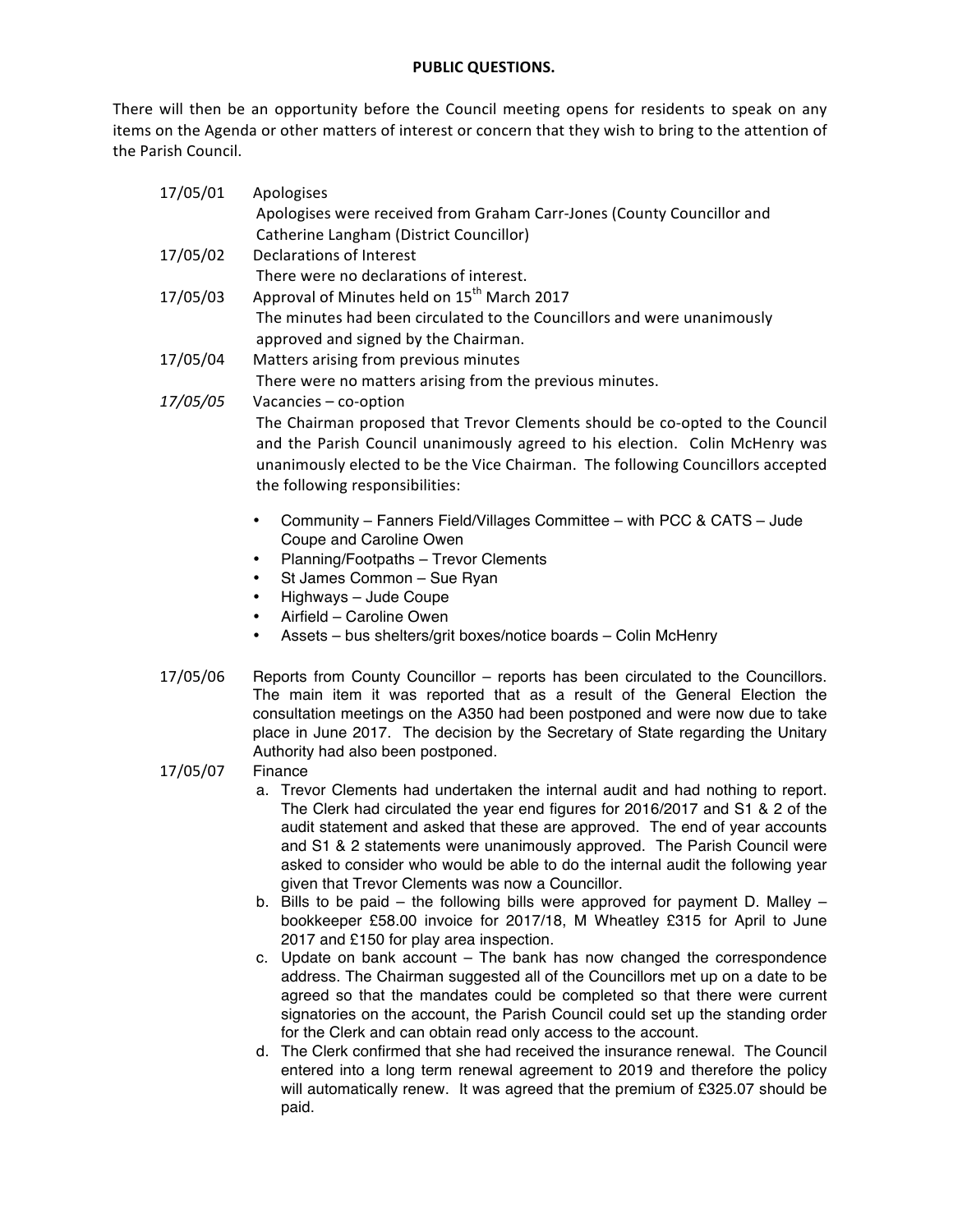17/05/08 Fanners Field – it had been suggested that the Parish Council should apply for Fanners Field to be designated as a green space. This would mean that this site would be protected from future development. However as the Parish Council in fact owns this site and can therefore control any development on the same the benefits of obtaining this designation were not clear. The Chairman agreed to consider this further.

> The inspection of the Play area has been undertaken. With regard to the swings in the Churchyard there were no high risk factors but they do need overhauling and assuming the joints have not been inspected in the last 3 years this needed to be inspected. Tim Kerridge had agreed during the course of the Annual Parish Meeting to overhaul the swings and it had been agreed that volunteers would be sort to move the same initially to his workshop and ultimately to Fanners Field. The Chairman had agreed to notify Jamie Miura and Colin McHenry agreed to notify the PCC.

> With regard to the equipment in Fanners Field essentially the play equipment needed to be repaired/replaced. The report said there was a moderate risk for all of the items of play equipment so until it is repaired it was agreed that notices would be put up advising that the equipment needed to be repaired but for the time being should not be used. The Parish Council would obtain estimates for the repair of the equipment and would take into account the views of the village through the survey to be circulated whether the equipment should be replaced and if so with what.

> It was agreed that as well as cutting the grass and maintaining some of the hedges Basil Lane should be asked to pull the weeds out and later on in the year to spray the weeds in the play area. The Clerk confirmed she would email him and ask him to do this. In the meantime Alex Fairchild was putting down wood chippings which were a by-product of his business.

> The Chairman asked Denise Parsons whether CATS were still interested in having a shed on the field. She confirmed she would ask the committee. The Parish Council had previously agreed to give CATS £250 for the shed. It was agreed that if CATS still wanted a shed the Parish Council would give them this sum.

> With regard to providing car parking in the field it was agreed to postpone any further consideration of the same pending the outcome of the Church's proposal for additional parking. Bill Honour advised the Parish Council that the hardcore on the side of the track down to Willis Farm was he believed owned by the Parish or District Council and if the trees were cut back would provided additional parking. The Clerk confirmed she would look into the ownership of this land.

17/05/09 Planning/Tree Works

a. The Parish Council had considered an application in respect of Tuckers Lodge , Lower Lane, Compton Abbas, SP7 0NH to Remove Condition No. 5 of Planning Permission 2/2016/0091/FUL to allow first 5 metres to be laid out and constructed to the approval of local authority. The Parish Council did not object to this application.

b. NDDC had looked at the trees overhanging the A350 and had recommended that the dead tree is felled & that the large infected tree is either felled or significantly reduced. Also that all overhanging branches of other trees are cut back to 5.2m above the public highway. NDDC are going to write to the landowner and ultimately if the landowner does not sort the trees NDDC will and will charge him. The Chairman confirmed that all of the trees overhanging the roads should be cut back and asked everyone to notify the residents accordingly.